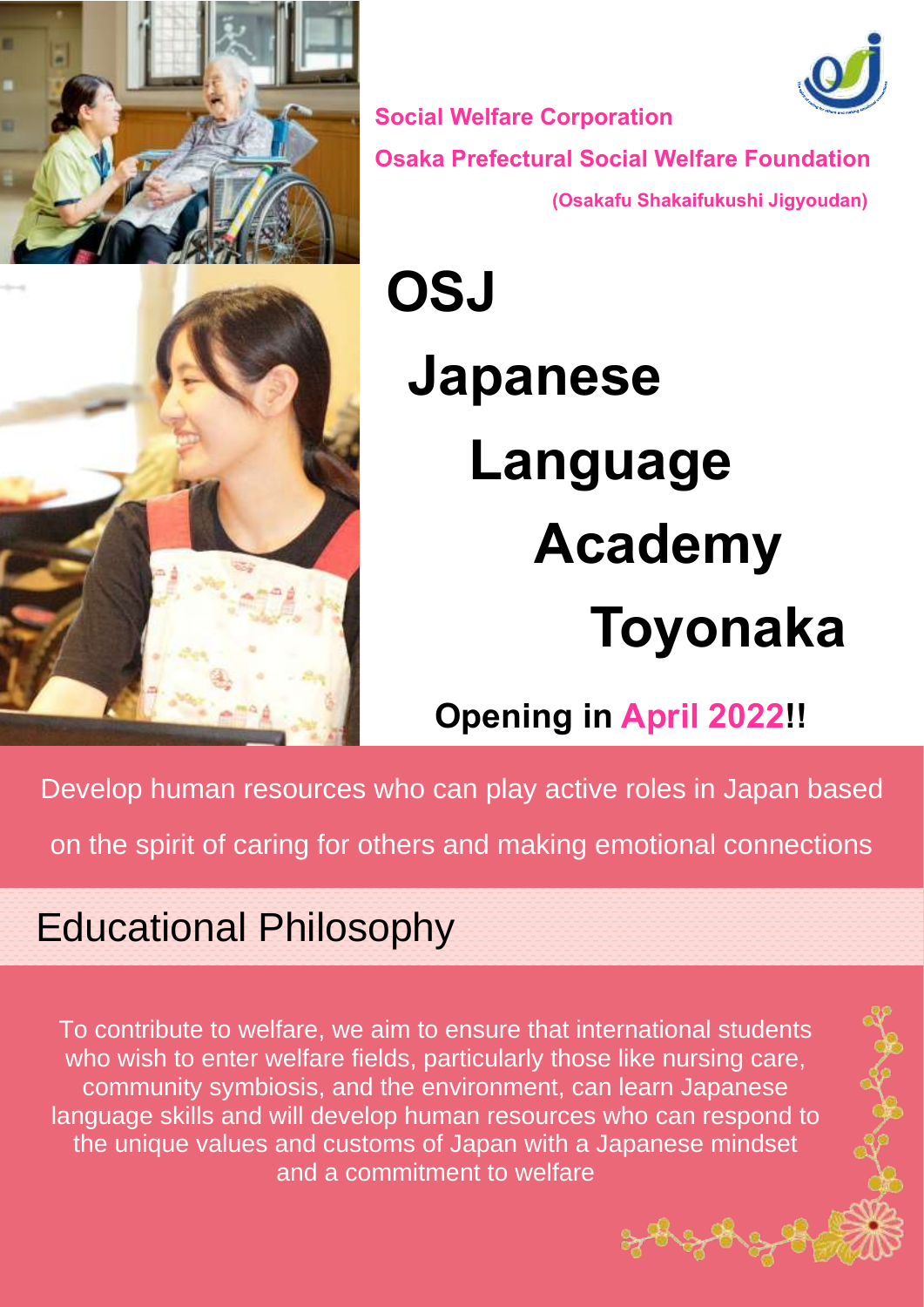#### Message from the Principal of OSJ Japanese Language Academy Toyonaka

#### **What would you say if asked you why you want to study in Japan?**

It is no surprise that everyone studies in Japan for different reasons. On the other hand, there is one thing common among international students who study in Japan, and that is that studying in Japan leads to a successful career and life. Every one of them wants to be successful and to make their life better. So, what is necessary to do that? As the first step, it is important to learn Japanese and understand the differences in culture, customs, and ways of



thinking between your country and Japan. Your success leads to social contributions even when you are not aware of them. We at OSJ Japanese Language Academy Toyonaka will help you take your first step toward success. The rest depends on your motivation .

#### **Let's study together for your**



**success!**

## Courses and Class Hours

Class hours

Monday to Friday from 9:10 to 14:50 (50 minutes x 5 classes)

#### **Courses**

We offer two-year course starting in April. Students must have passed the Japanese proficiency level N5 at the time of admission.





Library Classroom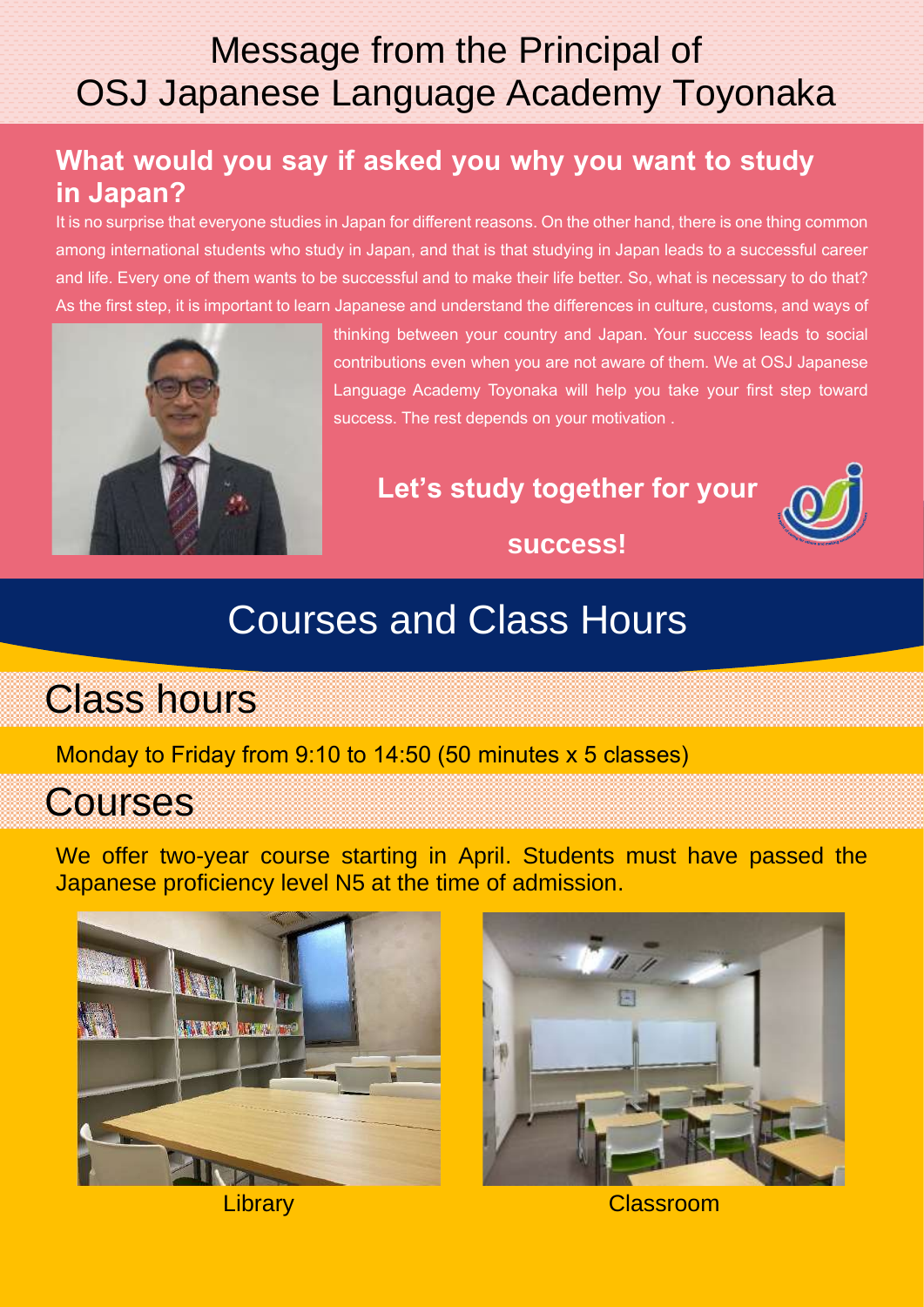# Application Guidelines

# **Eligibility**

- Students must have completed at least 12 years of school education or equivalent at the time of admission to our school. (Students from countries with school systems where the number of years of education until graduation from high school is less than 12 years are still eligible to apply. In such cases, the students must be eligible to apply to universities in their home country.)
- Students must be at least 18 years of age.
- Students must have studied Japanese for at least 150 hours at schools, language teaching institutes, etc., before applying for admission.
- Students must be able to pay the costs of their study in Japan.
- Students must have the motivation to study.

# Tuition

Admission screening fee ¥20,000

| Payment at the time of admission      |                 |  |  |
|---------------------------------------|-----------------|--|--|
| Course                                | April admission |  |  |
| Entrance fee                          | ¥60,000         |  |  |
| Tuition                               | ¥594,000        |  |  |
| <b>Facilities and equipment costs</b> | ¥25,000         |  |  |
| Teaching materials fee                | ¥50,000         |  |  |
| Extra-curricular activities           | ¥15,000         |  |  |
| Insurance premiums                    | ¥10,000         |  |  |
| Health care expenses                  | ¥10,000         |  |  |
| Total                                 | ¥764,000        |  |  |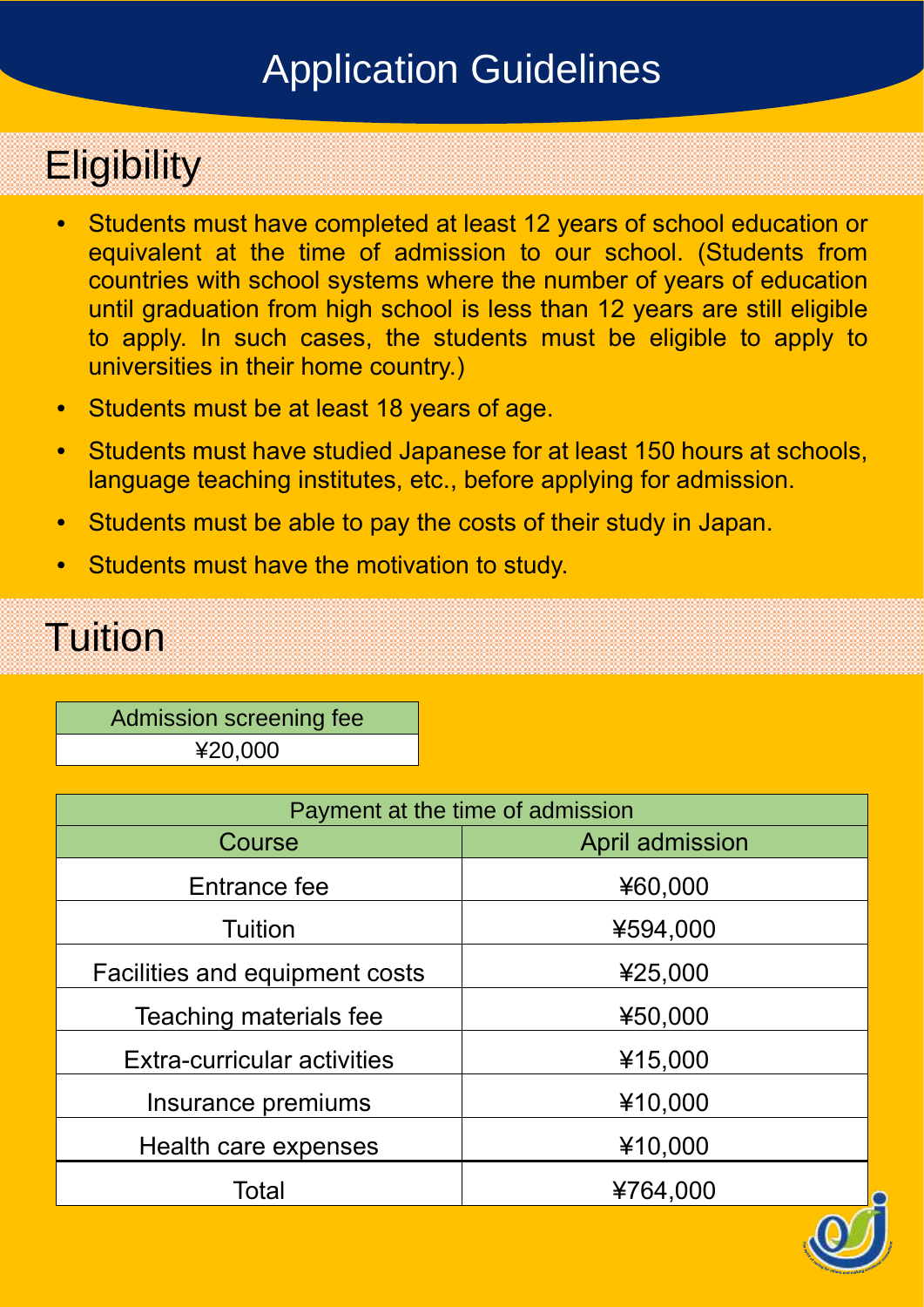| Second year payment                |          |  |  |  |
|------------------------------------|----------|--|--|--|
| Course                             |          |  |  |  |
| Tuition                            | ¥594,000 |  |  |  |
| Facilities and equipment costs     | ¥25,000  |  |  |  |
| Teaching materials fee             | ¥50,000  |  |  |  |
| <b>Extra-curricular activities</b> | ¥15,000  |  |  |  |
| Insurance premiums                 | ¥10,000  |  |  |  |
| Health care expenses               | ¥10,000  |  |  |  |
| Total                              | ¥704,000 |  |  |  |

### Admission process

|           | Acceptance of<br>applications | Submission of applications<br>to the Immigration<br><b>Services Agency</b> | Announcement of<br>screening results | Arrival in<br>Japan |
|-----------|-------------------------------|----------------------------------------------------------------------------|--------------------------------------|---------------------|
| April     | August 20 to October          | Mid-December of the                                                        | Around end of                        | Late March          |
| admission | 31 of the previous year       | previous year                                                              | February                             |                     |

# Annual schedule